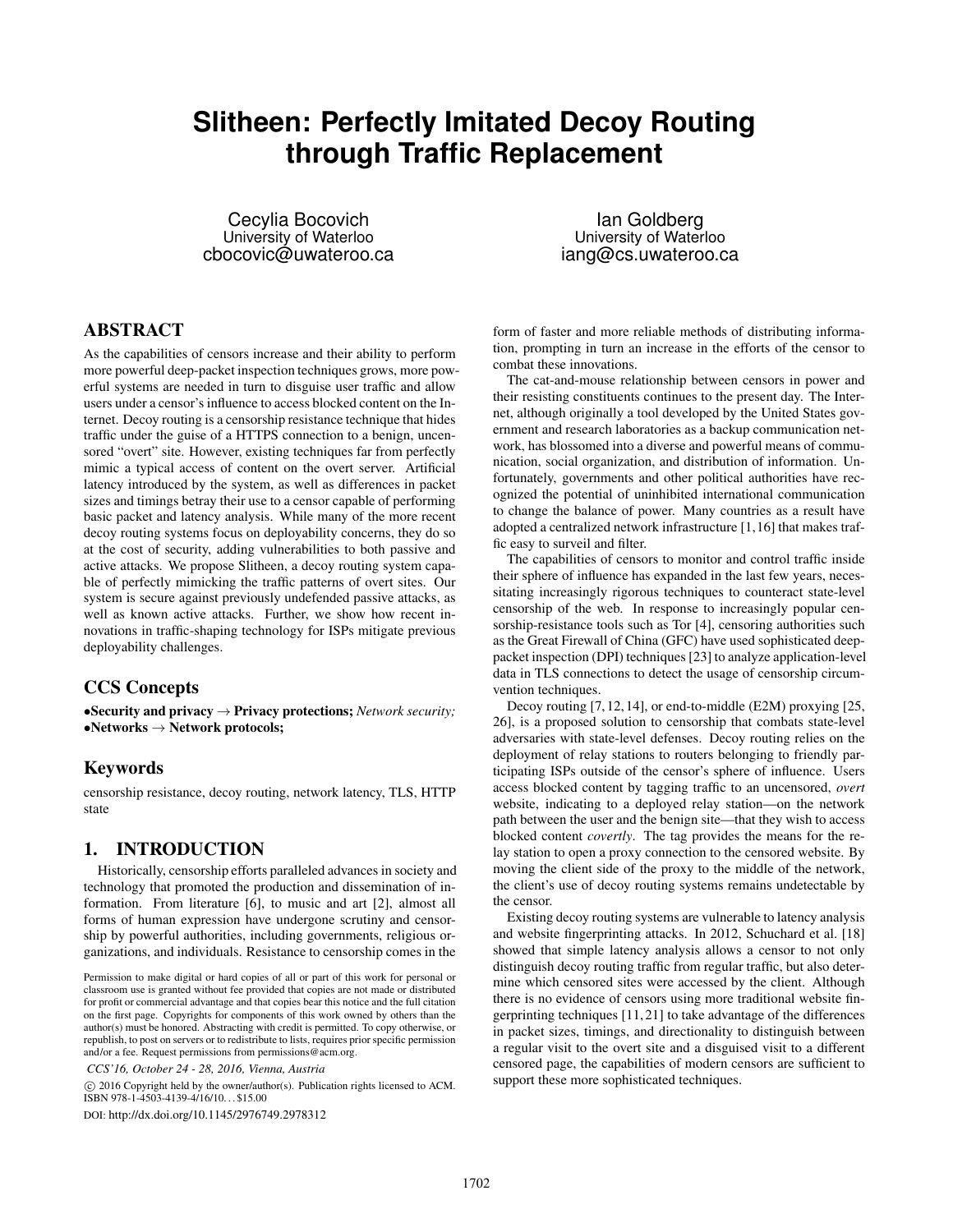Existing systems that have addressed challenges to deployment have opened themselves up to active attacks. The success of decoy routing schemes relies on adoption by a large and diverse group of ISPs. As such, challenges to deployment such as requiring inline blocking and symmetric flows have proven to be prohibitive enough to inhibit the use of decoy routing schemes. Recent attempts at reducing these requirements have exposed the system to active attacks [25] that definitively identify decoy traffic, or simple passive attacks due to their highly unusual traffic patterns [7]. Whether through an active attack or by identifying unusual browsing patterns, a censor that is able to identify the use of decoy routing may block the client's use of the system or seek out the client for recrimination, rendering the service in the best case useless and dangerous at worst. We argue that as the capabilities of both censors and friendly ISPs continue to grow, the challenges to deployability will lessen and the need for highly secure systems will grow. In fact, existing DPI equipment can force route symmetry or share a flow's state between multiple DPI boxes [17].

Our contribution. In this paper we propose Slitheen,<sup>1</sup> a novel decoy routing system that defends perfectly against latency analysis and fingerprinting attacks by perfectly mimicking an access to an allowed, uncensored site. We use careful knowledge of the HTTP protocol to deliver censored content to users in the place of image or video resources from the overt, decoy site. By only replacing unnecessary "leaf" resources, we ensure that the client will fully load the overt site in the same manner and timing as a typical access. A key feature of our replacement protocol is to forward packets as soon as possible after they arrive at the station to prevent adding latency in the replacement process. This requires keeping track of the TCP, TLS, and HTTP states of each flow in order to correctly handle delayed or missing packets. Our technique forces censored content to hold the same shape as benign traffic to the overt destination, eliminating the censor's ability to use latency or packet sizes and timings to identify Slitheen traffic.

We stand firmly on the side of security in the above-mentioned security-deployability trade-off, but argue that advances in traffic shaping technology mitigate previously prohibitive barriers faced by potential participants. Traffic shapers support the practice of in-line blocking and allow ISPs to force traffic that crosses into their domain into symmetric flows. Still, to reduce the amount of overhead our system adds to regular traffic flow, we only institute flow blocking of downstream data.

In the next section, we give a general overview of decoy routing and discuss existing techniques. We then introduce Slitheen, our proposed decoy routing scheme in Section 3. In Section 4, we discuss the security of our system and our defenses to both passive and active attacks, including latency analysis and website fingerprinting techniques. We end the discussion with a comparison to existing decoy routing schemes. In Section 5, we discuss our proof-of-concept implementation and follow with an evaluation of its performance in Section 6. Finally, we conclude in Section 7.

# 2. RELATED WORK

Early censorship circumvention systems consisted of a simple proxy. A user could hide their destination site from a censoring ISP by instead making an encrypted connection to a proxy server outside of the censor's area of influence. A censor would see that the client had made a connection to the proxy, but would be unable to determine which webpage the client visited. Tor [4] is a much more robust system, with stronger anonymity properties, that

is widely used for censorship circumvention in a similar manner. Tor extends the simple proxy model by routing the user's traffic through a circuit of three proxies, or relays. The additional hops guarantee web-browsing anonymity for the client, even in the event that the censor has compromised one of the relays. However, Tor itself does not mask a client's participation in the system. Clients select relays from a publicly available list, one that is also available to a censoring authority. Censors have been known to block access to Tor by simply blacklisting connections to known Tor entry, or guard, relays [20].

In response to the blocking of Tor guards, the Tor Project has begun to gradually and selectively release the location of secret or hidden entry relays, called bridges [19]. A client may use these relays to continue circuit construction with publicly listed relays. As Tor bridges are not included in public Tor directories, they are much more difficult for a censor to track down and block. However, censors such as the Great Firewall of China (GFC) have employed other techniques to identify Tor traffic in the event that the client is using a hidden entry to Tor.

Tor traffic has several distinguishing characteristics that are necessary for providing anonymity, but allow a censor to distinguish Tor traffic from regular traffic to an unknown IP address. In 2012, Winter and Lindskog experimentally confirmed that the GFC could identify the use of Tor bridges with deep packet inspection (DPI) boxes due to the unique ciphersuite list sent by Tor clients in the TLS ClientHello message [23]. Furthermore, Tor traffic is distinguishable in the fact that all packets entering and leaving the Tor network are padded to 512-byte cells.

#### 2.1 Pluggable Transports

In an effort to disguise connections to Tor, various *pluggable transports* have been proposed to change the shape and protect the contents of connections to Tor bridges and guard relays. To disguise easily identifiable traffic patterns, transports take two main approaches: obscuring the traffic patterns randomly, or mimicking existing protocols. Transports such as Obfsproxy [3] and ScrambleSuit [24] aim to make the traffic look as random as possible, relying on the censor's use of blacklisting to ignore a connection that does not match typical Tor traffic. Others, such as Marionnete [5], SkypeMorph [15], and StegoTorus [22] aim to mimic allowed protocols as closely as possible to avoid raising the suspicion of the censor.

Meek [10] is a recently proposed system that relies on an innovative technique called domain fronting to hide the true destination of a client's traffic. Unlike existing pluggable transports, Meek traffic appears to the censor to be heading to a legitimate, allowed website. The censored, covert destination (typically a proxy running on the same cloud service as the allowed website) is instead hidden in the Host: header field of the HTTP header to the allowed site. Destination information appears in three different places in an HTTPS request: the IP address, the TLS Server Name Indication (SNI) extension, and the Host header of the HTTP request. While the first two are viewable by a censor or any router between the client and the destination, the HTTP request is encrypted with all other application data after the completion of the TLS handshake. Domain fronting is the practice of specifying one domain, usually an edge server for a cloud service, in the IP address and SNI fields, while setting the encrypted HTTP host header to a different domain.

To make a connection to Tor using Meek, the client establishes a TLS connection with an edge server of an overt destination that allows domain fronting. Many content distribution networks (CDNs) and large websites, such as Google App Engine and Amazon Cloud-Front, allow domain fronting for web applications that subscribe to

<sup>&</sup>lt;sup>1</sup>Slitheen is named after a Doctor Who alien capable of taking the exact form of its victims.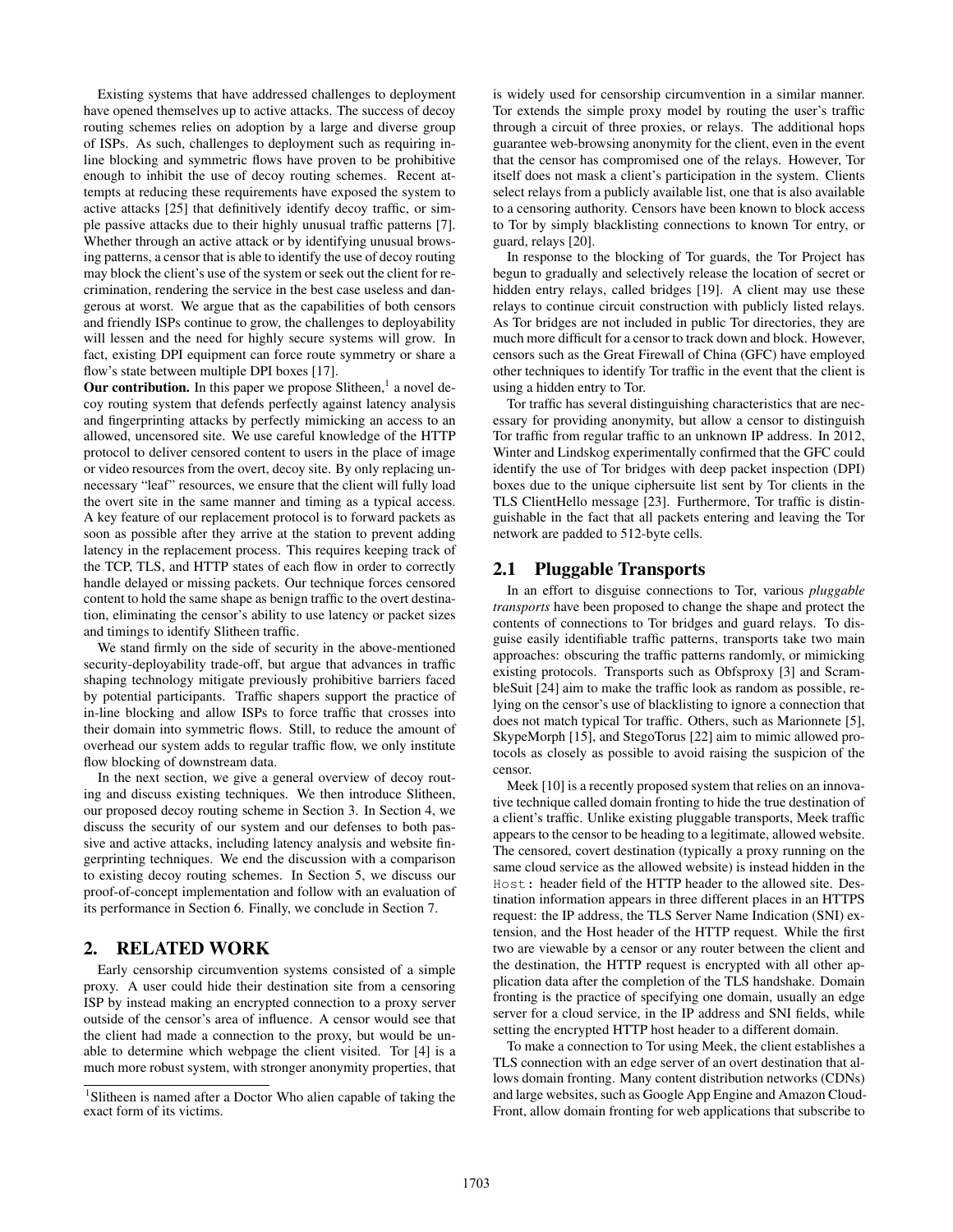

Figure 1: An overview of the Telex [26] architecture. A client first initiates a TLS handshake with the overt destination, tagging the ClientHello message (1). The relay station recognizes the tag, and then continues to passively monitor the TLS handshake (2). Upon receipt of the TLS Finished messages from both sides, the station decrypts and verifies the Finished messages with the session's TLS master secret, computed from the client's tag. Finally, the station will sever the connection to the overt site (3), and assume its role as a proxy to the censored, covert site (4). Slitheen is very similar, except that in step (3), the connection between the client and the overt destination is maintained and actively used.

their services. The proxy only has to subscribe and pay for bandwidth (shown to be between \$0.10 and \$0.20 USD per GB [10]) in order for their service to be accessible from an overt edge server. After establishing a connection to the overt destination, the client can issue HTTP requests to the Meek proxy. Packets are redirected to the proxy by the overt destination according to the host field of the HTTP header. The client's Tor traffic is then tunneled over HTTP to the proxy and sent to a Tor guard. In this way, the proxy to Tor "hides" behind the cloud service. To block all traffic to the Meek proxy, the censor would have to block all traffic to the front service, causing collateral damage.

Domain fronting relies on the deterrence of collateral damage. If the censor knows the existence of the domain fronted proxy, they may block it only by blocking the entire front service. This may be prohibitively expensive in terms of collateral damage for large web services and therefore unappealing to the censor.

#### 2.2 Decoy Routing

The first generation of decoy routers surfaced in 2011, proposed by three independent research groups. Telex [26], Cirripede [12], and Curveball [14] all use the same basic technique in which the client steganographically expresses a desire to access censored content covertly by tagging the setup messages in a seemingly benign connection to an *overt destination*, sometimes referred to as a *decoy server*. These tags are recognized by a friendly ISP with a deployed *relay station* on the path between the client and the overt destination, but are provably invisible to a censoring ISP without the relay station's private key. After the tag has been recognized, the station facilitates the flow of information between the client and a censored website via a man-in-the-middle proxy. The details of the tagging process and proxy setup vary; Figure 1 shows the general architecture of Telex, which is most similar to our system.

In Telex, the tag is placed in the random nonce of the ClientHello message that initiates a TLS handshake with the overt site. From this tag and the station's private key, the station can compute the client's Diffie-Hellman (DH) exponent, allowing it to compute the session's TLS master secret and man-in-the-middle the connection between the client and the overt destination. Upon the receipt, decryption, and verification of both TLS Finished messages, the station severs the connection to the overt destination and assumes its role as a proxy, preserving the server-side TCP and TLS state.

The client may then connect to a censored covert webpage through the relay station; the traffic between the client and the covert destination appears to the censor as encrypted traffic to and from the overt site.

Cirripede takes a different approach by inserting a tag in the Initial Sequence Numbers (ISNs) of TCP SYN packets to register the client with the relay station over the course of 12 TCP connections. Once registered, the client initiates a TLS connection with an overt destination, now routed by the relay station through a *service proxy*, and sends an initial HTTP GET request. After the request goes through, the service proxy terminates the connection on behalf of the client, and begins to impersonate the overt destination. The proxy generates a new TLS session key, computed from the registration tag and station private key, and issues a Change-CipherSpec message and Finished message to the client. Once the client responds with a valid Finished message, the service proxy begins to relay traffic between the client and the censored site until a predetermined time interval has passed.

In Curveball, the client and the relay station share a predetermined secret, obtained through the use of a covert channel. This secret is used to generate a tag recognizable by the station and is inserted in the ClientHello message of a TLS handshake to the overt destination, similar to Telex. Upon receipt of this tagged message, the relay station observes the completion of the TLS handshake with the overt destination, and assumes the role of the server, sending the client a Hello message in the form of a TLS record encrypted with the client-station shared secret. Once the client responds with a similar Hello message, the station begins to proxy traffic between the client and the censored site.

Despite the strong deniability properties of the three first-generation schemes, none achieved widespread adoption. Telex and Curveball require symmetric flows between the client and the overt destination (i.e., flows for which the upstream and downstream paths both traverse the same relay station), as well as in-line flow blocking (i.e., where the relay station must actively modify traffic by dropping, delaying, or modifying packets), speculated to be a prohibitively large barrier to participation by friendly ISPs [25]. In order to combat these shortcomings, Wustrow et al. proposed TapDance [25], a non-blocking, asymmetric decoy routing system. TapDance flows are tagged in an initial, incomplete HTTP GET request to the overt site, after the negotiated TLS handshake. The TapDance station recovers the tag (steganographically embedded in the ciphertext of an ignored GET request header), and uses the corresponding secret to encrypt a confirmation, mimicking an HTTP response from the overt site. The client then sends the station upstream requests for a censored site, making sure to never signify the completion of the initial GET request to the overt site. As such, the overt site will continue to receive upstream data from the client without complaint, thereby eliminating the need for flow blocking. The station fulfills the client's requests for censored content, issuing encrypted responses on behalf of the overt site. As the only downstream data from the server are the original TLS handshake messages (which are not needed by the TapDance station), and the TCP ACK messages following extra data from the incomplete header, the station does not need to witness this downstream traffic, making the scheme amenable to asymmetric flows.

Although TapDance solves two major challenges to deployment, it also exemplifies the trade-off between deployability and security. By leaving the connection between the client and overt destination open but abandoned, TapDance becomes vulnerable to active attacks by an adversarial censor. The station sends HTTP responses in place of the overt server, resulting in a discrepancy between the TCP state of the overt site and the TCP state witnessed by the cen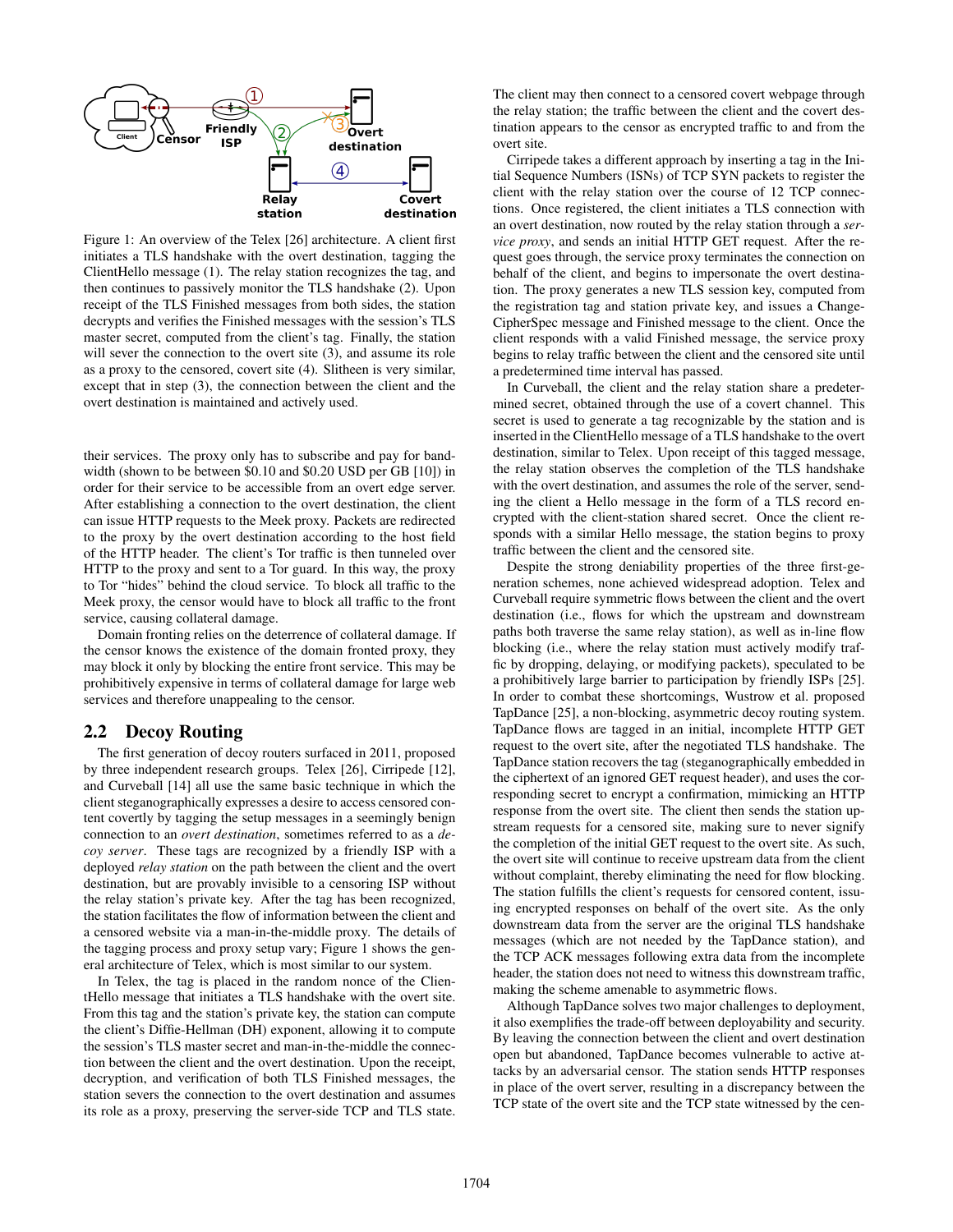sor. A passive censor would not notice this discrepancy, as the overt site will ignore client packets with an acknowledgement number higher than the overt site's TCP SND.NXT value. An active attacker, however, may determine the actual TCP state of the overt site by replaying a TCP ACK packet with a stale sequence number, prompting the server to reveal its current TCP state, and incriminating the client.

Rebound, proposed by Ellard et al. [7], is the most recent decoy routing system and aims to solve the trade-off mentioned above, providing an asymmetric solution that defends against an active adversary. Clients tag Rebound flows in a manner similar to Telex, by inserting a tag in the ClientHello message of a TLS handshake, enabling the Rebound station to compute the master secret of the TLS connection between the client and the overt site. They achieve an asymmetric version of the tagging procedure by leaking the values of the server random nonce and the ciphersuite to the Rebound station by embedding them in the ciphertext of initial HTTP GET requests from the client to the overt site. Once the Rebound station is able to man-in-the-middle the TLS connection, the client begins issuing requests for censored content embedded in invalid HTTP GET requests to the overt site. The relay station fetches the censored content and stores it in a queue. When the next invalid GET request is received by the Rebound station, the station replaces the URL field of the request with content from the censored site. This information is forwarded to the overt site, which "rebounds" the encrypted content, inside an HTTP error response.

Rebound maintains the connection between the client and the overt site, making it resistant to the TCP replay attack mentioned above. The TCP state of the overt site will report the TCP sequence and acknowledgement numbers expected by the censor. Furthermore, by rebounding content off of the overt site in the form of error messages, Rebound delivers downstream data from the proxy to the client even if the underlying network routes are asymmetric. There are two major barriers to the adoption of Rebound as a censorship resistance technique. The first barrier is that a client must send upstream data in an equal amount to the downstream data they receive to avoid mismatched TCP sequence numbers upstream, alerting the censor of a decoy session. In typical Internet usage, the ratio between upstream data sent and downstream data received by the client is very low; this trend is reflected in the bandwidth provided by most ISPs. The second barrier to adoption is the flood of bad HTTP GET requests that the client sends to the overt site. The frequency and size of these requests are reminiscent of HTTP flooding, a class of Denial of Service attacks, and will likely be blocked by the overt site.

The two most recent decoy routing systems have addressed the shortcomings of first generation systems, notably those of deployability in the case of TapDance, and security against some active (but not all passive) attacks in the case of Rebound. However, all existing systems are vulnerable to the timing analysis attacks introduced by Schuchard et al. [18]. They showed that differences in latency due to fetching content from a possibly distant censored server through the decoy routing proxy is enough to not only detect the usage of a decoy routing system, but also fingerprint the censored webpage accessed. Although Rebound's stored queue of censored content reduces the latency that stems from proxying traffic between the client the covert destination, it does not account for the latency introduced by the relay station in replacing the contents of the HTTP GET request. Furthermore, all previous systems are vulnerable to traditional website fingerprinting techniques, in which the censor can compare packet sizes, timings, and directionality to differentiate between decoy and regular traffic while fingerprinting the censored site.

We designed Slitheen to defend against latency analysis and website fingerprinting attacks. We present a system that perfectly mimics the expected packet sequences from the overt site and techniques for reducing the latency introduced by the Slitheen station. Our system also provides strong defenses against active and routingbased attacks, including the TCP replay attack mentioned above. We give the details of our system and provide a security analysis and comparison to previous systems in Section 3 and Section 4, respectively.

# 3. SLITHEEN SYSTEM DETAILS

Slitheen defends against passive latency analysis and website fingerprinting attacks by perfectly imitating a typical access to an allowed, overt destination. We accomplish this by maintaining the connection to the overt site after the completion of the tagging protocol in the TLS handshake. At this point, the relay station is able to man-in-the-middle the TLS connection to the overt site and monitor or modify both upstream and downstream data. The station extracts upstream data to the covert destination from specialized headers in *valid* HTTP GET requests to the overt site, and replaces image or video resources from the overt site with downstream data from the covert destination. In this section, we give a high-level overview of the Slitheen architecture and follow with a detailed discussion of the replacement protocol. We show an overview of the Slitheen architecture in Figure 2.

#### 3.1 Architecture Overview

A typical access to content on the web consists of a collection of TCP connections, over which flow HTTP requests and responses. The first connection to the overt destination typically requests an HTML document, which in turn prompts the client's browser to issue several more requests to HTTP servers (the same or different) to collect various resources such as cascading style sheets (CSS), JavaScript, images, and videos. Certain types of resources, such as CSS or Javascript, may in turn require additional resources to be fetched by the client's browser. Others, such as images or videos, are "leaf" content types in that they never contain a request for an additional resource.

In Slitheen, we have the client access the overt site exactly as a regular user would, fetching both the original HTML page from the overt site as well as all additional resources necessary to completely load the page. When a client initiates a Slitheen session with the desire to proxy information to a censored, blocked site, they first randomly generate a 32-byte Slitheen identification number. They then proceed to access the overt site through the use of an overt user simulator (OUS) running on the client's machine (as part of the Slitheen client code). The OUS is a headless browser that requests a page from an overt destination over a tagged TLS connection. When the OUS receives a resource that contains a request for additional resources, it issues these requests over tagged TLS connections to the servers that host them. Although the OUS must also realistically simulate the client's usual browsing habits and add "think time" between different overt page accesses, we leave this as future, and largely orthogonal, work.

The tagging procedure of Slitheen is identical to that of Telex, though in principle we could use something different, as the tagging procedure is not the contribution of Slitheen. The client's OUS initiates a tagged flow with a decoy routing station by inserting a Telex tag into the random nonce of the ClientHello message at the beginning of the TLS handshake with the overt site. If the path between the client and the overt site crosses into the territory of a friendly ISP with a deployed Slitheen station, the tag is recognized and the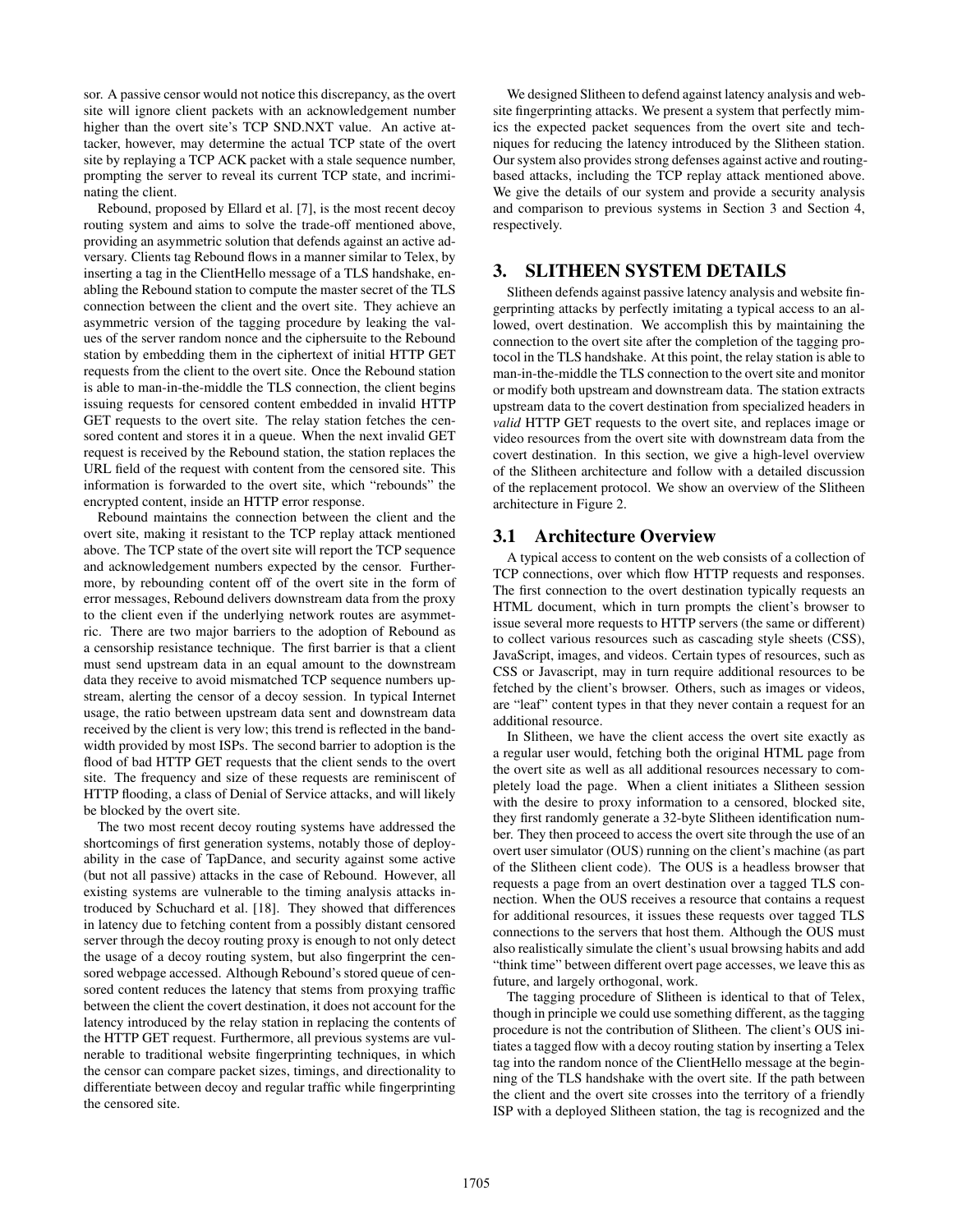

Figure 2: After the establishment of a TLS session between the client's Overt User Simulator (OUS) and the overt site, the Slitheen station may monitor the encrypted traffic (shaded) in both directions. The station receives upstream proxy data from the client in an X-Slitheen header of a valid HTTP GET request to the overt site. Once the station has relayed the upstream data to the censored site, it stores the downstream responses in a queue. When the station receives responses from the overt site, it replaces leaf content types such as images with the queued data. This data is then forwarded by the OUS to the SOCKS frontend and finally received by the client's browser. The censor sees only the TLS handshake and encrypted traffic to and from the overt site.

station continues to passively observe the TLS handshake, allowing it to compute the shared master secret for the TLS connection.

After the TLS session has been established and the tagging procedure is complete, the Slitheen protocol deviates from Telex. Rather than terminating the connection to the overt site on behalf of the client or leaving it stale, the station continues to passively monitor the session as the OUS proceeds to request content from the overt site in the usual manner. When the OUS issues a valid HTTP GET request for a resource to the overt site, the Slitheen station inspects the headers of this request for an X-Slitheen header containing the Slitheen identification number of the client, and any upstream data meant for a covert destination. The station now associates the tagged flow with the given Slitheen ID, replaces the contents of this header with garbage bytes, and allows it to continue to the overt site. If the X-Slitheen header contained upstream data to be proxied to a covert destination, the station simultaneously relays this data, and stores any responses in a queue of content for the Slitheen ID, to later replace leaf content from overt sites to the client associated with the given ID. If the overt site has a large amount of images or a video stream, a large amount of content can be delivered to the client quickly, allowing them to browse latencysensitive covert sites. To keep the size of HTTP requests consistent with the addition of the X-Slitheen header and data, the client may replace only non-essential headers or compress existing headers to be later decompressed by the relay station before they are forwarded to the overt site. If the existing headers are compressed, the X-Slitheen header is simply removed by the relay station.

When the Slitheen station receives downstream traffic from an overt site, it first decrypts the TLS record and inspects the HTML response for the content type of the resource. If the content type is not a leaf type, the station will re-encrypt the record and let the resource pass unaltered to the client. If the resource has a leaf content type, the station will replace the response body with data from the downstream queue pertaining to the Slitheen ID of the flow and change the content type of the resource to "slitheen". It then re-encrypts the modified record, recomputes the TCP checksum, and sends the packet on its way. If there is a shortage of downstream data, the station will replace the resource with garbage bytes, padding the response body to the expected length. When the OUS receives the resource, it sends all resources of the "slitheen" content type to be processed and sent to the client's (real, not OUS) browser. All other resources, it processes in the usual manner. Note that the usage of a Slitheen ID allows covert data for a single client to split across multiple tagged flows.

By replacing the leaf resources of valid HTTP requests, Slitheen perfectly imitates an access to an overt site. Regardless of advances in website fingerprinting techniques, a censor will be unable to distinguish between a Slitheen decoy routing session and a regular access to the overt site based on packet sequence patterns such as packet lengths, directionalities, and timings. As in Rebound, we completely eliminate one form of latency identified by Schuchard et al. by not waiting for responses from possibly distant covert destinations; unlike Rebound, however, we instead immediately replace leaf responses with content that is available in the saved downstream queue. The key insight of Slitheen is that whenever a packet arrives at the relay station from the overt destination, the relay station will immediately forward a packet toward the client with the same size and TCP state; only the (encrypted) contents of the packet will be possibly replaced with (again encrypted) censored content, and only when the replaced content is a leaf type. We show that this replacement process introduces a minimal amount of latency, leaving the censor unable to detect the usage of a decoy routing system, and give the results of timing analysis in Section 6.

Not only does our system design defend against passive attacks, but also against known active attacks on decoy routing schemes. Slitheen defends against TCP replay attacks by actively maintaining the connection between the client and the overt site. Since our replacements match the sizes of requests and responses exactly, the TCP state between the client and the overt site as seen by the censor is the true TCP state. Furthermore, Slitheen eliminates the ability of the censor to identify its use through TCP/IP protocol finger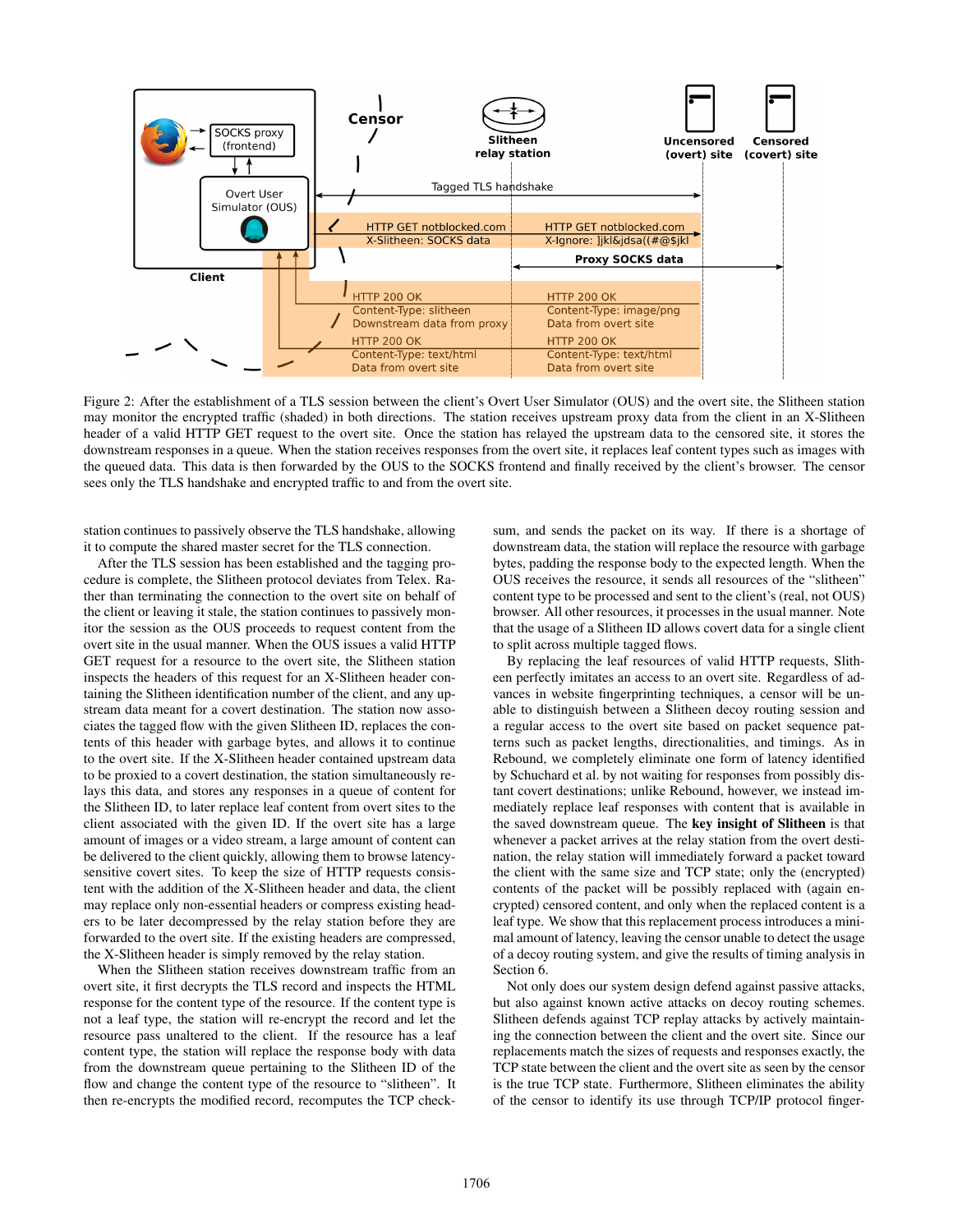printing. The station modifies only application-level data, which is unidentifiable by the censor as ciphertext. We do not need to mimic the server's TCP options, or IP TLS values as these are supplied by the overt site itself. We give a more complete security analysis of Slitheen and a comparison to existing systems in Section 4.

#### 3.2 Content Replacement Details

While the replacement of the X-Slitheen headers and leaf content types is straightforward in theory, it is difficult to achieve in practice while also minimizing the latency introduced by the station. HTTP responses may be spread across multiple TLS records, and each record may contain multiple responses. Additionally, a record may be spread across multiple packets, leaving the station unable to decrypt a record to replace its contents or determine the content type of the responses it contains until the rest of the record has been received. Furthermore, packets may be delayed or dropped and arrive at the relay station out of order. Waiting for the receipt of an entire record before sending the observed packet to the client introduces an identifiable amount of latency, which may be used by the censor to detect the usage of Slitheen.

A simple solution to receiving a record fragment is to forward the record unchanged and forego any possibly replaceable responses it contains. However, as record sizes for large image files are frequently large themselves, this results in a significant drop in the bandwidth available for delivering censored content. To address this trade-off, we analyzed all possible states that may occur at the relay station upon the receipt of a packet from the overt site and determined a replacement procedure that maximizes the amount of downstream data that can be replaced without delaying packets that contain partial records.

Record state. When a packet is received by the relay station, the TLS record state of the flow determines whether the packet's contents begin with a new record, contain the contents of a previously processed record, or contain the remnants of a previous record and the beginning of a new record. The record's length, specified in the record header, determines how many full or partial records are contained in the current packet and how many bytes of subsequent packets contain the contents of the record. Although the relay station may not be able to decrypt a record if it is spread across multiple packets, it is still able to maintain a view of the record state. Depending on the HTTP state of the flow, these records may be safely replaced without being decrypted by the station.

A flow can have an unknown record state if packets arrive at the station out of order. If the delayed packet does not contain any new record headers, the station is able to maintain the record state and processes the received packet in the usual manner, assuming the eventual receipt of the missing packet. However, if the delayed packet contained the beginning of a new record, the station has lost the record state and can only regain it after the missing packet arrives. While the record state is unknown, the station is unable to encrypt modified records for the client, as it does not know the lengths or contents of the record(s) in a received packet.

HTTP state. The station also maintains information about the HTTP state of each flow, indicating whether the next record will contain all or part of a response header, or response body. We give the state machine for HTTP responses in Figure 3. The end of a header is determined, as specified in RFC 2616 [9], by the receipt of two consecutive carriage return and line feed characters (CRLF): one to signify the end of the last header field, and one to signify that there are no more header fields in the message. The length of the response is determined by the status code of the response,

and the transfer encoding (in which case the length is updated with each subsequent "chunk") or the content length. The Content-Type header indicates to the station whether the subsequent response should be replaced.

The HTTP state of the flow is updated upon the receipt of a new record header. Depending on the HTTP state, a record does not need to be decrypted in order to be replaced. When the station receives a new record, it checks the record header to determine whether the record is contained in the TCP segment and may be decrypted, or whether the record is spread across multiple packets. It then determines, based on the HTTP state, whether the record may be replaced. If the HTTP state and the record's length indicates that it contains only a replaceable HTTP response body, the station will then construct a new record of the same length and fill it with downstream data from the client's queue. After encrypting the modified record, it sends the first part, matching the length of the record fragment in the received TCP segment, and stores the remainder of the modified record to replace the data in subsequent packets. After the entire record has been sent, the next TCP segment data will contain the header of a new TLS record.

If, however, the station is unable to decrypt a record that contains information about the response length or content type, the HTTP state of the flow will be unknown until the station receives the rest of the record and decrypts it. In this case, the contents of the record will be forwarded immediately to the client, without modification and a copy saved by the station to decrypted when the entire record arrives. Upon its receipt, the station can re-evaluate the HTTP state of the flow. Similarly, when the record state of the flow is unknown due to a delayed or dropped packet, the HTTP state of the flow will remain unknown until the station receives the missing packet. At this point, the station will determine the updated state and continue processing records.

#### 3.3 Future Changes to HTTP

We have designed our system for use with HTTP/1.1, in which a user issues a sequence of HTTP GET requests to retrieve the resources on a page. However, the recently proposed HTTP/2.0 specification suggests several changes that increase the efficiency of page loads by reducing header sizes and allowing concurrently loaded HTTP responses. Our system requires minor changes to function with the new specification.

Header reduction in HTTP/2.0 is achieved through compression. The header fields of an HTTP request or response are compressed before transmission to their destination. We can still add our own headers to the list before compression, but special care must be taken to ensure that the total compressed size of the headers with our extra data does not vary significantly from the size of a typical HTTP header to the site. When the headers are received by the relay station, the station must uncompress the headers to analyze or modify them, and then re-compress the headers before forwarding the traffic. If modifications are made, the station must ensure that the size of the re-compressed HTTP message stays consistent.

To allow for multiple concurrently loaded resources, HTTP/2.0 encapsulates requests and responses in HTTP frames. Each request and corresponding response is identified by a unique stream ID. These stream IDs are later used by the client to demultiplex the sequence of frames into separate resources. The multiplexing of resources complicates our calculation of the HTTP state at the relay station as an incoming encrypted record may contain data from several streams. The station will need to keep track of the HTTP state of each stream, but without the ability to decrypt the record and determine which stream(s) it contains, the station will be unable to determine the next HTTP state of each stream and will not be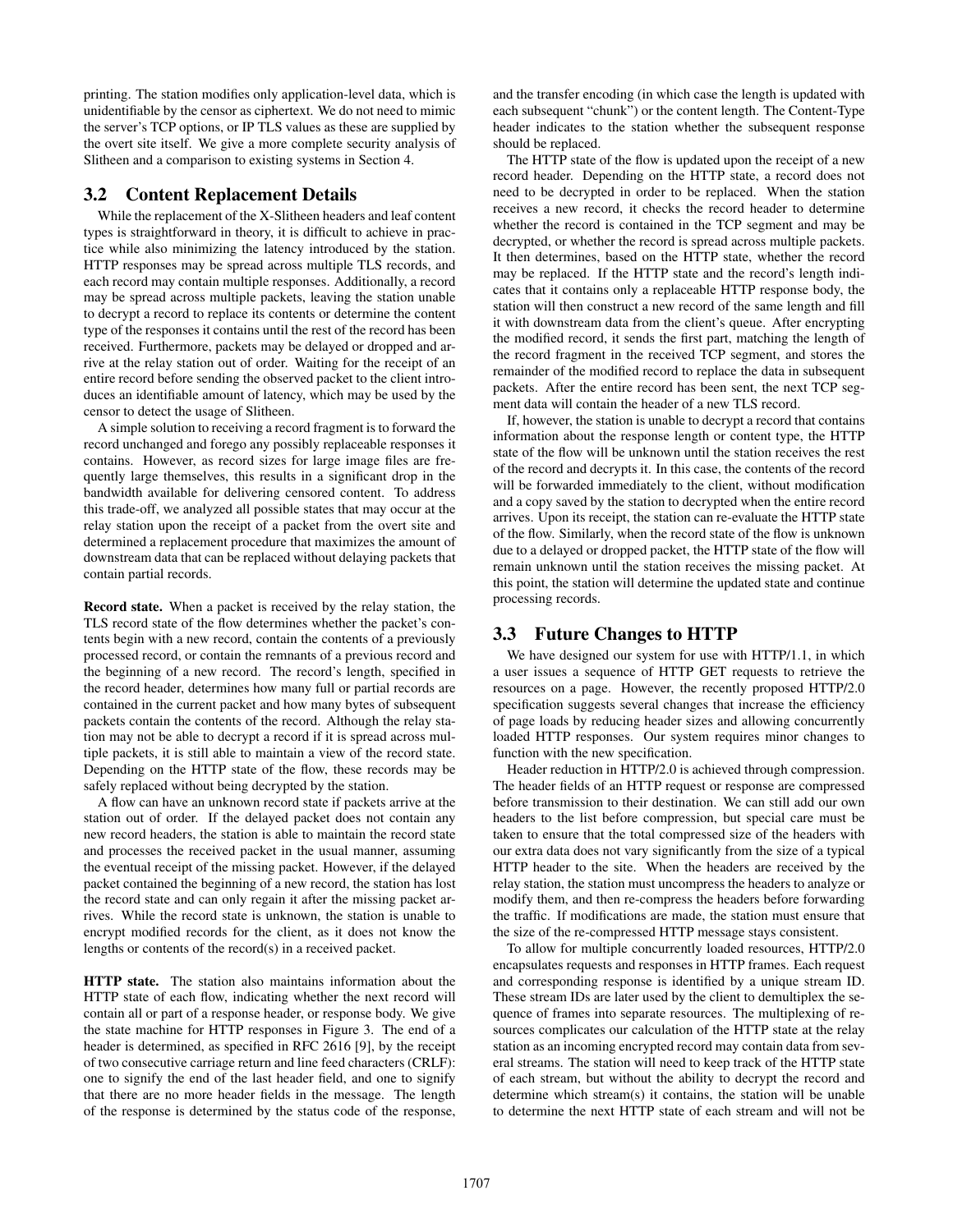

Figure 3: A flow may be in one of several TLS (blue) and HTTP (red, green, and black) states. When a new packet arrives that allows the relay station to find the beginning of a new TLS record, the station uses the record's length, its (possibly) decrypted data, and the length of the packet to determine the next HTTP state. States in the shaded red circle must be decrypted to decide the next state. If the flow is in a red, shaded state when the relay receives a partial TLS record it cannot decrypt due to missing data, the flow will enter into the UNKNOWN state until the remainder of the record is received and decrypted. This is represented by the dashed red arrow. States in green dashed boxes indicate states where data may be replaced. If the HTTP header showed a leaf content type, the relay station will construct a new record to replace the one(s) it receives. A flow with an HTTP state of UNKNOWN may recover its state by reconstructing partial or missing records and analyzing the decrypted data, along with the previous known state.

able to replace the record contents with proxied downstream data. Without testing to determine how often the station will lose track of the HTTP state of a tagged flow, we are unable to guess at how difficult it will be to maintain a steady bandwidth for downstream proxy data. We leave this analysis for future work.

#### 4. SECURITY ANALYSIS

We have analyzed the security of our system by examining the effectiveness of previously proposed decoy routing attacks [18, 25, 26]. These attacks consider three different types of adversaries: a *passive adversary* capable of only monitoring traffic, an *active adversary* capable of both monitoring and modifying traffic by dropping, injecting, or changing packets inside their area of influence, and finally a *routing-capable adversary* who is able to not only change traffic, but also make routing decisions on traffic that leaves their network.

The goal of the adversary is ultimately to identify a decoy routing session. An adversary may also try to identify the censored content that the client is accessing through the decoy routing session. We do not consider attacks that allow the adversarial censor to perform unrealistic computations or utilize unrealistic amounts of resources; For example, we assume that the adversary is unable to distinguish a tagged ClientHello message from a truly random nonce, as doing so would violate a cryptographic assumption. Similarly, we assume that the adversary may not compromise the TLS session between the client and the overt site by brute-forcing the overt site's private key, or performing a TLS downgrade attack. Furthermore, deployed relay stations and overt sites are assumed to be geographically outside the censor's sphere of influence.

#### 4.1 Latency and Fingerprinting Attacks

Added latency in decoy routing systems stems from two sources: (1) the additional time it takes for the relay station proxy to communicate with a possibly distant censored server, and (2) from the mechanisms of the proxy itself in processing and verifying the TLS handshake, and manipulating data that flows through it. In their experiments, Schuchard et al. found that there was a significant amount of latency from both sources independently, enough to identify the usage of previous decoy routing systems.

Slitheen defends perfectly against the first type of latency. The relay station does not wait to communicate with the covert destination, but forwards packets from the overt site immediately after possibly replacing their contents with queued downstream proxy data. Similarly, the station forwards upstream data immediately after processing the record's contents to extract the Slitheen ID of the flow and upstream data for the proxy.

The second type of latency, from the Slitheen proxy itself, is more difficult to prevent. Schuchard et al. show that Telex exhibited enough latency to detect its usage even by choosing a covert destination on the same server as the overt destination (effectively reducing the first type of latency to zero). Although Schuchard et al. were unable to determine the cause of the latency, their findings suggest some amount of overhead imposed by the relay proxy and TLS handshake protocol. While the tagging procedure of Slitheen matches that of Telex, our proxying protocol behaves very differently. If there is overhead introduced by the proxy on the relay station, it will not affect the rate at which incoming packets to the relay station are processed, replaced, and forwarded to their destination. We performed a latency analysis of our system by accessing an overt destination as both an overt site for tagged flows and as a regular, untagged access. Our results, given in Section 6.2, show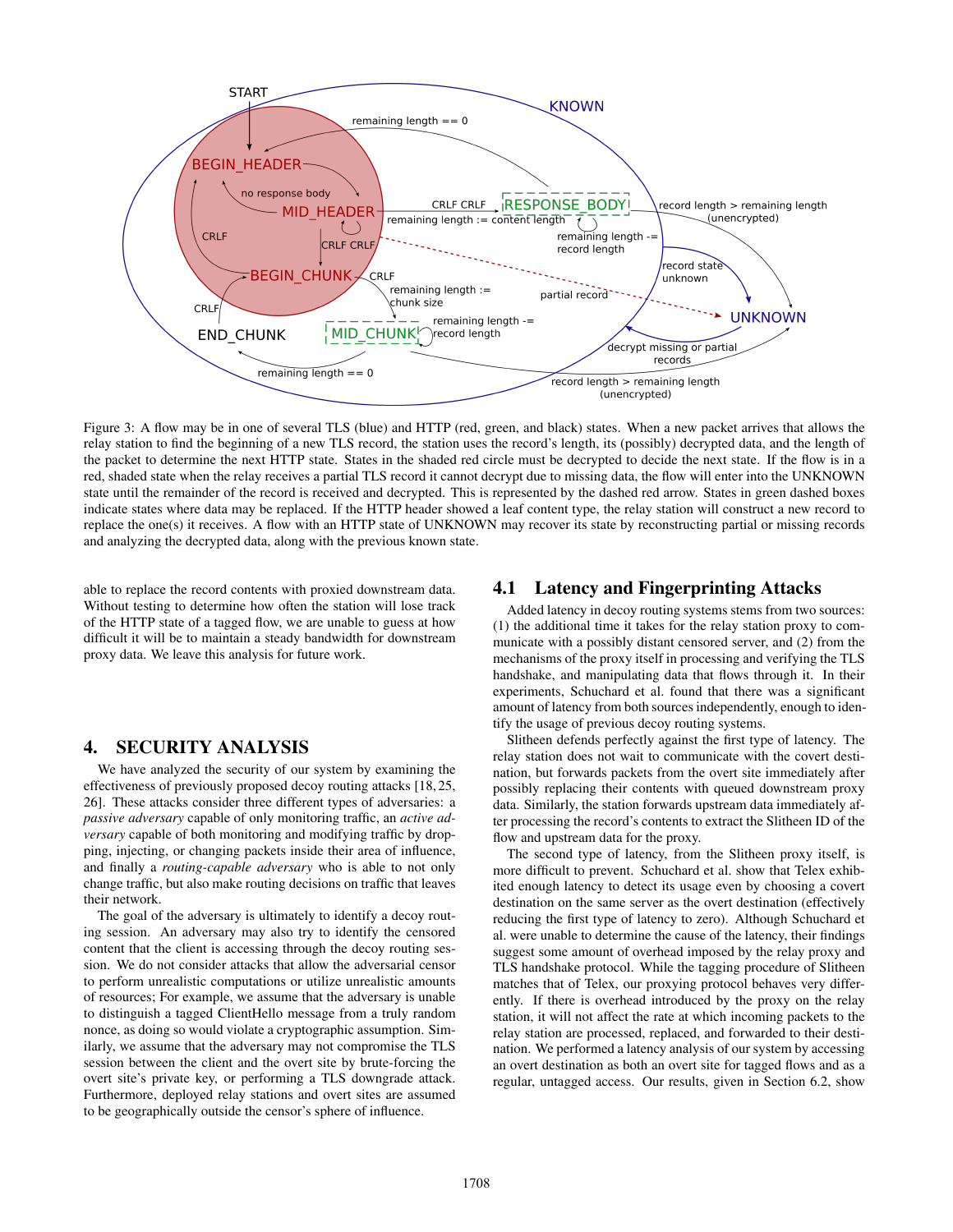that we do not introduce enough latency to identify the use of our decoy routing system by timing page loads.

In addition to identifying the use of decoy routing, Schuchard et al. show that latency can be used to fingerprint packet sequences and determine which censored webpage a client has accessed. Slitheen defends against both this and other traditional website fingerprinting attacks by eliminating not only the latency from accessing distant covert destinations, but also by forcing the packet timings, sizes, and directionality to exactly follow that of a regular access to the overt site. The latency fingerprinting method relies on differences between the latency distributions of visits to different censored sites. With Slitheen, accesses to different censored sites will all produce the same latency distribution, as the latency source is only in the decryption and re-encryption of records passing through the relay station.

This, coupled with the fact that the observed packet sequences of a regular access and a decoy access to any overt destination will be identical in terms of packet sizes, relative timing, and direction drastically reduces the censor's ability to distinguish between the two types of traffic.

#### 4.2 Passive Attacks

In addition to timing and latency attacks, there are a number of other attacks an adversary may employ to detect the use of Slitheen.

Protocol Fingerprinting. Previous decoy routing schemes are susceptible to protocol fingerprinting attacks, in which the adversary leverages the possible differences in the TCP/IP implementations of the overt destination and the proxy. Mimicry is an inherently difficult problem, as any difference in options, parameters, or variable values can alert the censor to a suspicious change in the connection. The defense proposed by Wustrow et al. [25] requires each station to build a profile of each overt site that accounts for all possible variations in TCP options and IP header values. This solution is costly in terms of storage and also slow to update; a change in the TCP options or headers requires an immediate change at the station to evade censor scrutiny.

Slitheen eliminates risk of protocol fingerprinting by reusing the TCP and IP headers sent by the overt site. The only differences in the data sent by the overt site and the Slitheen proxy are the encrypted payload and the TCP checksum. Neither of these values provides the censor with any information that suggests the replacement of the requested resource with proxy data.

Website Fingerprinting. An adversary capable of observing traffic may attempt to fingerprint the website by analyzing packet sizes, timings, and directionality. Our system eliminates the usage of packet sizes and directionality features completely, as these will be identical to those exhibited in a regular access of the overt page. The relay station merely replaces the *contents* of overt packets and does not modify their size or destinations. Furthermore, timings will remain consistent as we are not holding packets at the relay station, but rather forwarding them immediately after possibly replacing their contents. In Section 6, we will show that these operations add no discernible latency to loading an overt page.

Station Malfunction. In the event that the relay station fails to recognize a tagged flow, a Slitheen client's OUS will interact with the overt site in the normal manner, avoiding suspicion. Telex and Tap-Dance clients assume that the station is present and able to block or monitor upstream flows to the overt destination. If the station is absent in Telex or Tapdance, the connection to the overt site terminates early or results in an HTTP error message that may indicate their use to a passively monitoring censor.

#### 4.3 Active Attacks

An active adversary is capable of modifying, injecting, or dropping traffic in addition to passive monitoring. The following attacks are known active attacks against previous decoy routing systems.

Tag Replay Attack. Our system inherits protection against a tag or handshake replay attack from the Telex handshake procedure. If an adversary attempts to replay a tag, they will not be able to successfully construct the TLS Finished message without knowledge of the shared secret, resulting in a connection terminated by the client and overt destination.

State-Controlled Root Certificates. In deployments where censors are actively performing man-in-the-middle attacks on TLS traffic by mandating the installation of a state-controlled root certificate, the resultant flows will not properly proceed through the tagging procedure and will pass through the station unaltered. While this performs a denial of service attack on Slitheen, it does not reveal a client's usage of the system unless they include X-Slitheen headers in their upstream requests. To alert the client of the fact that their decoy routing session has not been safely established, we propose a slight modification to the TLS handshake in which the Slitheen station adds an additional input, seeded from the client's tag, to the TLS Finished hash sent to the client, after the station has verified that the Finished messages are correct. When the client receives the Finished message, they will verify it using the additional seeded input to determine whether the decoy session has been established. If it has, the client proceeds to include X-Slitheen headers with upstream data. If it has not, the client will verify the Finished message the traditional way and continue with a regular (nondecoy) fetch of the page. A man-in-the-middle capable of viewing the plaintext will therefore detect no unusual behaviour from the client. This modification also serves to notify the client of a failure in the tagging procedure due to route asymmetry.

Server Collusion. In previous systems, the censor could collude with or set up an overt destination server to entrap clients that use that server for decoy routing purposes. In Slitheen, the client's behaviour from the overt site's perspective will be identical to regular use with the exception of an X-Ignore header containing garbage bytes. If the existence of the X-Ignore header is a concern, the relay station can instead replace it with a common but mostly unused header. However, a censor that monitors information leaving the overt destination can compare ciphertexts to detect content replacement. In fact, no existing decoy routing system can completely defend against an adversary that has a complete view of packets entering and leaving both the client and the overt site. Our system increases the work of the adversary from previous systems by requiring the colluding parties to compare ciphertexts as opposed to metadata.

#### 4.4 Routing-Capable Attacks

Routing-capable attacks were introduced by Schuchard et al. [18] and rely on the censor's ability to route packets through either a tainted path (i.e., one on which a Slitheen station resides between the client and the overt destination), or a clean path (i.e., a path with no Slitheen station between the client and the overt site). While a censor may not always be able to find a clean path to the overt destination, our system defends against an adversary that does have this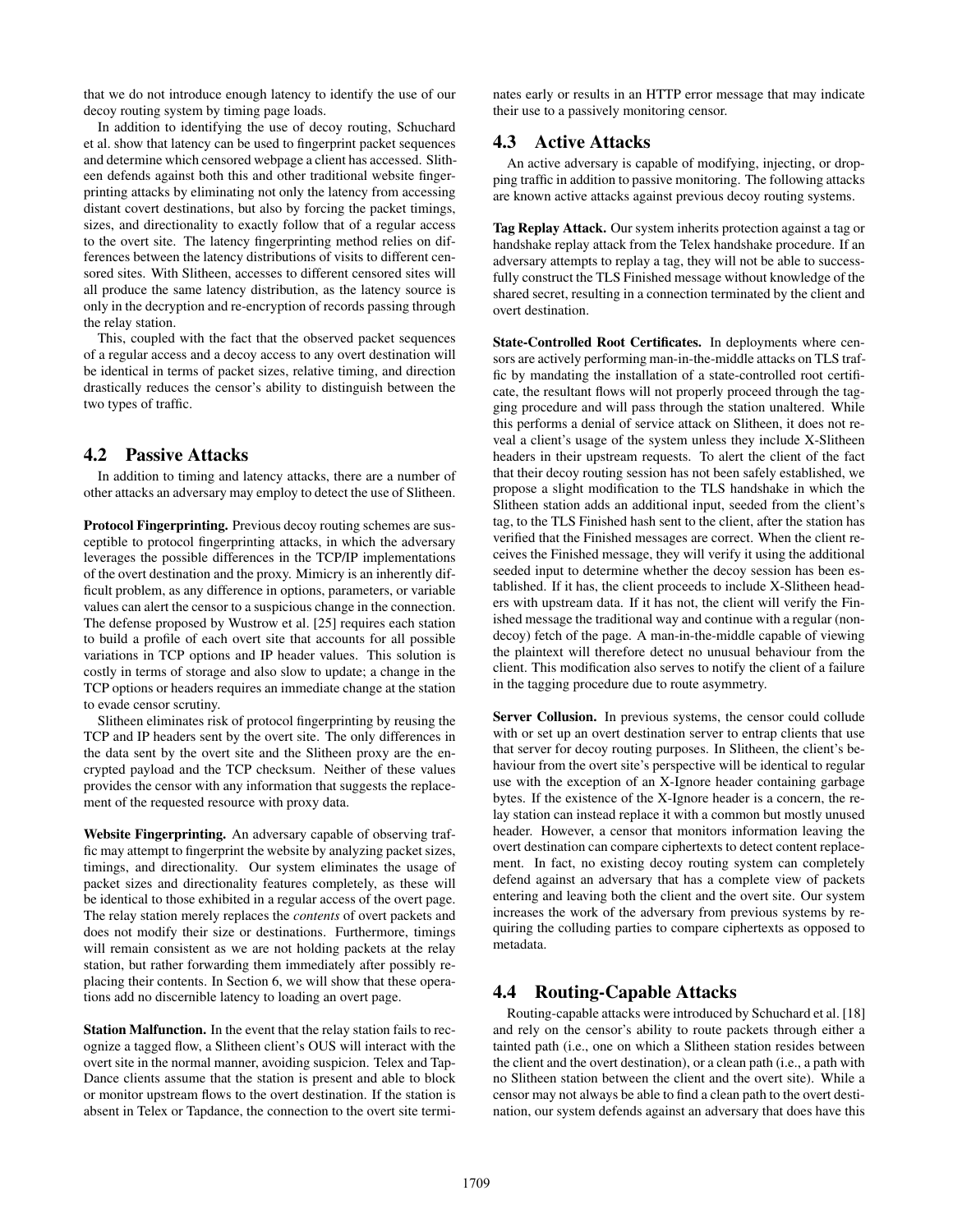Table 1: Slitheen is the first decoy routing system to defend against latency analysis and website fingerprinting attacks. Our method provides strong defenses against both active and passive attacks, at the cost of requiring symmetric flows and in-line blocking. Although the latter requirements have been previously thought to be barriers to deployment, we argue that increasingly popular traffic shaping tools provide ISPs with an easy way to block and redirect traffic, opening avenues for easier deployments. The half-circle indicates that while Rebound stores a queue of downstream data at the relay to decrease latency, it also increases the latency of their system by sending unusually high amounts of upstream data.

|                                 | Telex $[26]$ | Cirripede $[12]$ Decoy Routing $[14]$ | TapDance [25] | Rebound [7] | Slitheen |
|---------------------------------|--------------|---------------------------------------|---------------|-------------|----------|
| No inline blocking              |              |                                       |               |             |          |
| Handles asymmetry               |              |                                       |               |             |          |
| Resistant to replay attacks     |              |                                       |               |             |          |
| Resistant to latency analysis   |              |                                       |               |             |          |
| Website fingerprinting defense  |              |                                       |               |             |          |
| Protocol fingerprinting defense |              |                                       |               |             |          |

ability. We also note that, as in Telex, the location of relay stations can be public knowledge, and therefore routing-capable attacks to determine whether a network path contains a relay station (as opposed to whether a *particular flow is using* a relay station) do not affect the security of our system.

TCP Replay Attack. In a TCP replay attack, the censor attempts to identify the use of decoy routing by testing whether the client has a TCP connection with the overt site. The censor can replay a TCP packet sent by the client on a clean path. In TapDance and first-generation decoy routing systems, the connection between the client and the overt site has been severed or abandoned and the overt site will issue a TCP RST packet or a stale TCP sequence number, signaling to the censor the usage of decoy routing. Note that in TapDance, the adversary does not need to find a clean path, but can inject a TCP packet into the stream. Since the TapDance station does not perform in-line blocking, the packet will be forwarded to the overt destination despite the fact that it traverses a tainted path.

Our system maintains a TCP connection to the overt destination, providing a defense against this type of replay attack. Every TCP packet sent by the client is received by the overt site throughout the duration of the decoy-routed connection. Upon the receipt of a replayed packet, the server will send a duplicate acknowledgement in an identical manner to a regular connection.

Crazy Ivan. The Crazy Ivan attack involves a censor with the ability to control the path a client's packets take to their destination to detect the usage of, or deny availability to, decoy routing. The censor allows a client to connect to the overt site through a tainted path, and waits until the TLS session has been established to redirect the flow down a clean path.

In previous systems, this attack gives the censor overwhelming evidence of decoy routing. Systems such as Telex, Cirripede, Curveball, and TapDance that sever or abandon the connection between the client and the overt destination will be unable to block packets sent down the new clean path, resulting in TCP RST packets from the overt site. By keeping the connection between the client and the overt site active, both Slitheen and Rebound offer a defense against this type of detection attack. Packets sent down a clean path will be received by the overt destination in the usual manner, prompting the server to send the requested resource (in Slitheen) or an HTTP error message with the invalid request (in Rebound). The TCP sequence and acknowledgement numbers will match those that the censor expects. The censor, unable to decrypt these packets, will see no difference in the traffic. However, if the client is compressing HTTP GET requests to provide more upstream bandwidth, the server will respond to such a request sent down a clean path with an HTTP error messages, raising the suspicion of the censor. To defend against this attack, the client can replace or compress only non-essential headers, taking a loss to upstream bandwidth.

Forced Clean Paths. An adversary with the ability to chose between clean and tainted paths may route around a Slitheen station altogether. This would prevent the client from ever coming into contact with a participating ISP. Although the consequences of this attack would result in a complete loss of availability to the decoy system, Houmansadr et al. [13] show that this attack is too expensive for realistic censors, and very unlikely. We also note that this attack is only a denial of service, and will not leak information about whether the client is using or has used Slitheen.

#### 4.5 Comparison to Existing Systems

A large advantage of Slitheen over existing systems is its resistance to latency analysis and website fingerprinting attacks. We not only eliminate the ability to use latencies to fingerprint the censored webpage accessed through a decoy routing session, but also minimize the latencies caused by the station itself. We give an overview of the comparison between Slitheen and previous systems in Table 1.

While Rebound also takes steps to minimize latency by storing a queue of downstream data from the covert destination, the use of their system is trivial to detect by a minimally capable passive adversary. Rebound traffic differs radically from typical webbrowsing traffic in both the amount of upstream data sent by the client to provide space for inserted downstream data, and also the amount of HTTP error messages. Slitheen relays information to and from the covert destination in a way that does not deviate at all from a typical access to the specific overt site in use, providing a much more secure defense against passive attacks.

Our system defends against active attacks as well as, or better, than all existing decoy routing systems. Rebound is the only other system that *actively* maintains the connection between the client and the overt site, defending against the routing-capable attacks meant to unveil the true TCP state between the client and the overt site. Rebound, of course, requires the client to send upstream data in an equal amount to the downstream data she wishes to receive in order to maintain a consistent TCP state. In addition to being unusual web-browsing behaviour, this approach is also extremely inefficient. ISPs often offer clients much lower bandwidth for upstream than downstream data.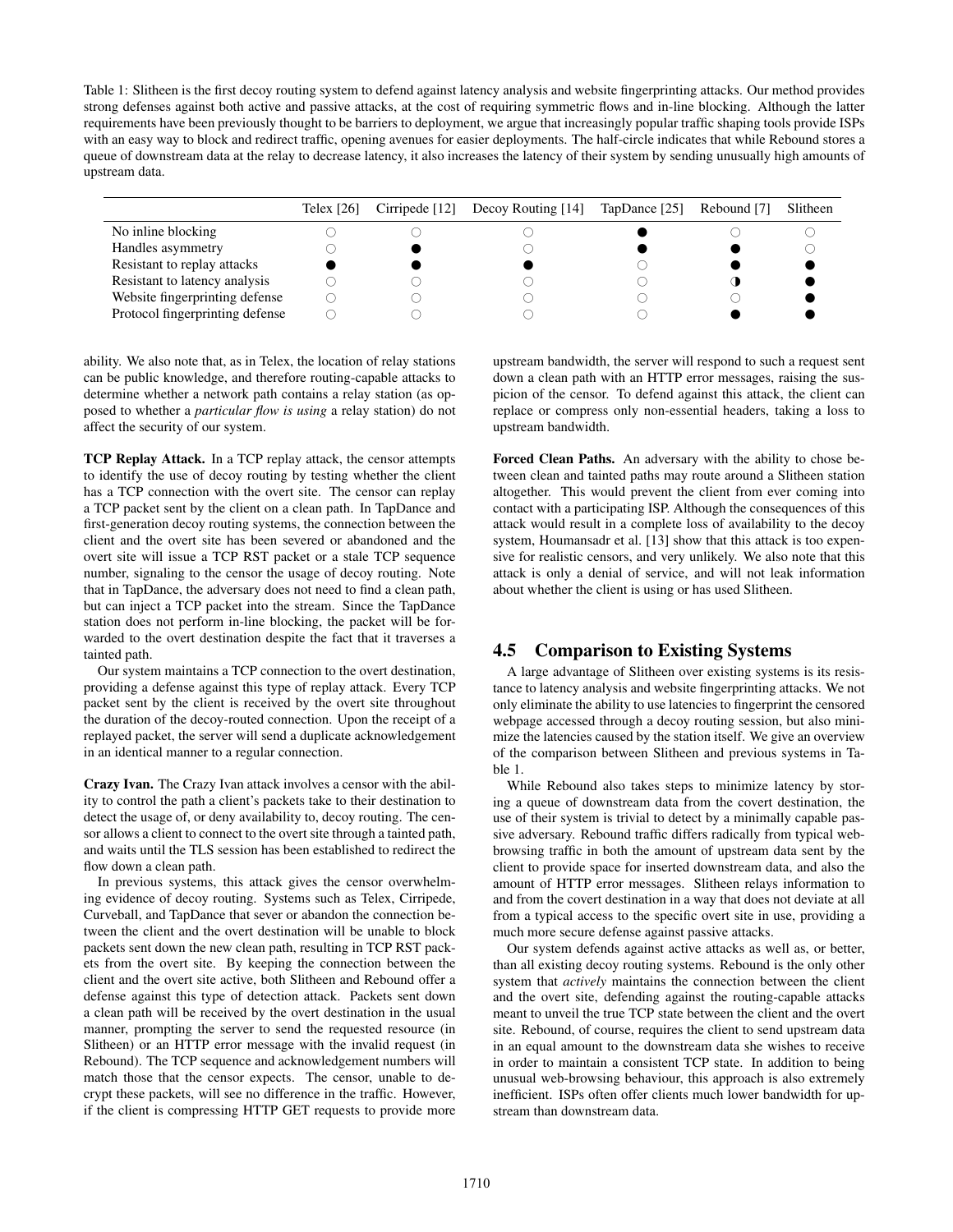Although Slitheen does not allow asymmetric flows, and continues to require in-line blocking of downstream data, we argue that these requirements are growing less prohibitive towards the deployment of decoy routing stations as the popularity of specialized traffic shaping tools increases. Companies such as Sandvine<sup>2</sup> have developed highly efficient DPI boxes that would allow a participating ISP to detect tagged flows and easily redirect them to a Slitheen relay. They also provide service providers with the ability to force flow symmetry or share a flow's state between multiple DPI boxes [17], as long as the traffic in both directions crosses their area of influence. We note that this is very likely if the stations are deployed in close proximity to the overt sites. Furthermore, the modifications to the Telex tagging procedure to detect man-in-themiddle attacks described in Section 4.3 also serves to detect route asymmetry. In the case of an asymmetric route, the TLS Finished message hash to the client will not contain the additional tag-seeded input, allowing the client to terminate the flow or complete it without leaking their usage of the system.

# 5. IMPLEMENTATION

We developed a proof-of-concept implementation of our system and tested the relay station and client on desktop machines running Ubuntu 14.04. This implementation serves to demonstrate that our design behaves as expected, and provides a basis for our evaluations in the following section. Our code is available online for reuse and analysis.<sup>3</sup>

#### 5.1 Client

Our implementation of the client consists of two distinct parts: the overt user simulator (OUS) that repeatedly connects to overt sites, and a SOCKS proxy frontend that relays SOCKS connection requests and data between the client's browser and the OUS. The OUS takes data from the SOCKS frontend and inserts it into X-Slitheen headers of outgoing HTTP requests. It then takes downstream data from the received resources of content type "slitheen" and returns this to the SOCKS frontend, which then sends this data to the browser. To allow the browser to send multiple simultaneous requests, we assign a stream ID to each connection. When the relay station receives downstream data for a particular stream, it includes the stream ID along with the data in the replaced resource, allowing the SOCKS frontend at the client side to demultiplex streams from the data received from the OUS.

For the tagging procedure, we modified  $OpenSSL<sup>4</sup>$  to allow the client to specify the value of the random nonce in the ClientHello message, as well as supply a given value for the client DH parameter. Although there are many algorithms available to negotiate a TLS master secret, our proof-of-concept implementation only allows the use of the DH key exchange methods (including the popular ECDHE). Other methods could easily be added to our system to expand the range of overt sites used by the client. Our modifications to OpenSSL take the form of user-defined callbacks, minimizing both the lines of code we had to alter in the source, as well as reducing any unintended consequences from our modifications. To send an untagged flow, the client can simply refrain from setting the provided callbacks, resulting in OpenSSL's default behaviour. Our modifications consisted of additions only, introducing 46 lines of code to OpenSSL. The callback functions and helper code for generating the Telex-style tags are about 2200 lines of C code.

We used the PhantomJS headless browser<sup>5</sup> as the basis for our OUS, although more common browsers such as  $Firefox<sup>6</sup>$  or Chrome<sup>7</sup> could be adapted for use as an OUS as well. To tag the TLS sessions established by the OUS, we made a few modifications to the PhantomJS source code to add options that set the OpenSSL ClientHello and ClientKeyExchange callbacks to the previously described functions. Our modifications consisted only of additions and introduced 43 lines of C++ code to PhantomJS and 56 lines of code to its version of Qtbase. We wrote a PhantomJS script consisting of 55 lines of Javascript to read data from the SOCKS frontend and add it to outgoing request headers. When the script receives a resource, it sends the contents of all resources of content type "slitheen" to the SOCKS frontend through a WebSocket [8].

The SOCKS frontend receives connection requests and data from the browser and writes it to a named pipe for the OUS to process. It assigns each new connection a stream ID and sends that along with the data to the OUS to send to the relay station. The SOCKS frontend reads downstream data from the OUS and first demultiplexes it by stream ID before sending it to the browser. We wrote the SOCKS frontend in approximately 500 lines of C code.

#### 5.2 Slitheen Relay Station

We implemented the Slitheen station in approximately 3200 lines of C code. The station is responsible for recognizing and processing tagged TLS handshakes, proxying data to censored sites, and monitoring and replacing upstream and downstream application data to overt sites. When the station detects a tagged flow, it saves the source and destination addresses and ports in a flow table, to later identify packets in the same decoy routing session. The station continues to passively observe the remainder of the TLS handshake and then uses the tag-derived client secret and observed server handshake messages to compute the TLS master secret for the session, saving it in the flow table.

After verifying the TLS Finished message from both sides of the connection, the Slitheen station begins to monitor HTTP GET requests from the client for upstream data, and stores any downstream response from the blocked server in a censored content queue. Once the station receives the client's Slitheen ID, it saves this information in the flow table in order to later identify the stream IDs that can replace downstream resources. As Slitheen reuses the TCP/IP headers from the overt site, we have no need to modify kernel code to set up a forged TCP state (as Telex requires). Application data is simply swapped into TCP segments as they are read from the interface, and sent back out to their destination with a recomputed TCP checksum.

Once the client has terminated the connection with the overt site by sending a TCP FIN packet, the station removes the flow from the table. We save session tickets and session IDs to allow clients to resume TLS sessions for subsequent requests to the same server.

# 6. EVALUATION

#### 6.1 Bandwidth

The amount of downstream data a client can receive in a single page load is dependent on the amount and size of the leaf resources of the overt page. We visited the Alexa $8$  top 10,000 TLS sites that support our implemented ciphersuites and measured the amount of downstream data available to a Slitheen client when using the site

<sup>&</sup>lt;sup>2</sup>https://www.sandvine.com/

<sup>&</sup>lt;sup>3</sup>The code is currently available at https://crysp.uwaterloo.ca/ software/slitheen.

<sup>4</sup> http://openssl.org/

<sup>5</sup> http://phantomjs.org/

<sup>6</sup> https://www.mozilla.org/firefox/

<sup>7</sup> https://www.google.com/chrome/

<sup>8</sup> http://www.alexa.com/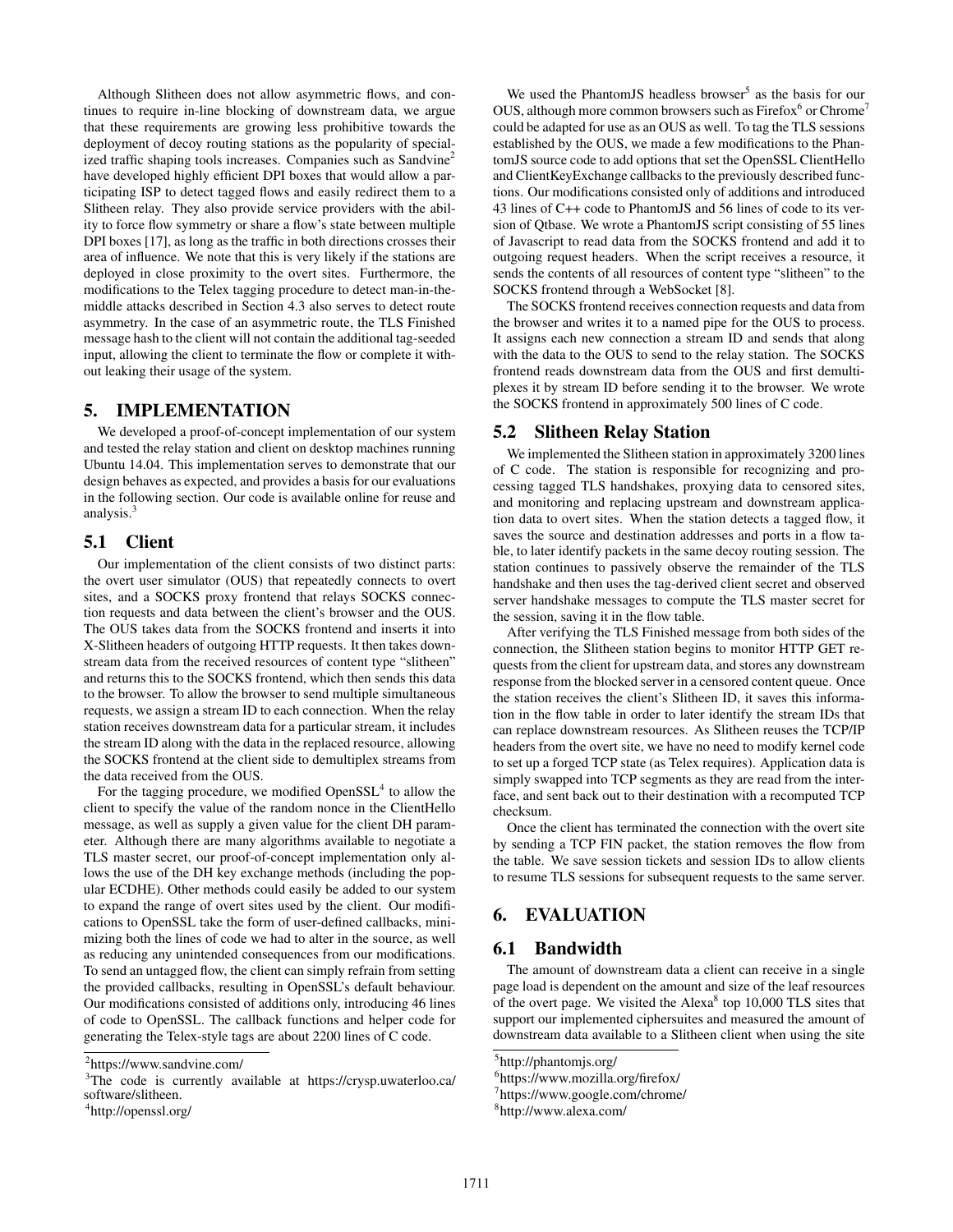Table 2: Comparison of the total amount of content (in bytes, with means and standard deviations over 100 samples indicated) in a page, the amount of potentially replaceable leaf content, and the amount of leaf content actually replaced by the Slitheen station. Sites such as Facebook offer a significant amount of leaf content, but large TLS records prevent Slitheen from replacing any leaf content with downstream data from the censored site. Clients should select overt destinations that not only have a large amount of leaf content, but also perform well in practice. In the last two columns, we give the percentage of leaf content that was actually replaced by the relay station and the percentage of total content that was replaced by the relay station.

| Site name | Total content (bytes) | Leaf content (bytes) | Replaceable content (bytes) | % leaf content replaced | % total replaced |
|-----------|-----------------------|----------------------|-----------------------------|-------------------------|------------------|
| Yandex    | $130000 + 40000$      | $16000 + 8000$       | $50 + 10$                   | $0.4 + 0.2$             | $0.04 \pm 0.02$  |
| Reddit    | $560000 \pm 60000$    | $150000 \pm 20000$   | $100000 \pm 10000$          | $70 \pm 10$             | $19\pm3$         |
| Netflix   | $240000 + 80000$      | $40000 + 30000$      | $261 + 0$                   | $0.7 + 0.2$             | $0.12 + 0.03$    |
| Ouora     | $800000 + 500000$     | $110000 + 90000$     | $110000 \pm 90000$          | $99 + 5$                | $20 + 10$        |
| Gmail     | $40000 \pm 10000$     | $8800 + 100$         | $7700 \pm 100$              | $87.7 \pm 0.2$          | $23+9$           |
| Wikipedia | $74000 + 8000$        | $24000 + 2000$       | $24000 + 2000$              | $100 + 0$               | $33 + 4$         |
| Yahoo     | $1300000 \pm 700000$  | $400000 + 100000$    | $400000 \pm 100000$         | $100.0 \pm 0.2$         | $40 \pm 20$      |
| Facebook  | $600000 \pm 200000$   | $40000 \pm 10000$    | $0 + 0$                     | $0 + 0$                 | $0 + 0$          |



Figure 4: Cumulative distribution function of the potential downstream bandwidth for proxied data provided by the Alexa top 10,000 TLS sites.

as an overt destination. To collect these results, we used PhantomJS to capture the size of HTTP responses from each site. We then measured the total amount of possible downstream bandwidth from each site as the sum of the sizes of all replaceable resources for the page in bytes. We note that this is the maximum amount of potential downstream bandwidth as some resources may not be accessible on a path that contains the decoy router, and not all leaf HTTP responses will be replaceable if the headers are contained in a TLS record that is split across multiple packets.

We give a cumulative distribution function of the amount of leaf content in bytes for the top 1,000 sites in Figure 4. About 25% of sites offer 1 MB or more of potentially replaceable content, giving us a fair amount of downstream bandwidth for relaying content from censored sites to the client. In total, we found that about 40% of the content from all 1,000 sites was leaf content. This suggests that censored sites will load in a little more than twice the amount of time they normally would.

To test the actual replaceability of data, we accessed the Alexa top 500 TLS sites as overt destinations and counted the total bytes received, the total amount of leaf content, and the amount of leaf content that was replaced by the system. We give a cumulative distribution function of the amount of total bytes in a full page load,



Figure 5: Cumulative distribution function of the leaf content that was actually replaced by the relay station in our tests. We give the total number of bytes, the bytes of leaf content, and the bytes replaced with downstream covert content for each of the Alexa top 500 TLS sites.

the amount of leaf-content bytes, and the amount of replaced bytes in Figure 5. We give the detailed results of eight popular sites in Table 2. We found that the relay station's ability to replace leaf resources varied significantly among sites. Sites such as yandex. ru, netflix.com, and facebook.com were ill-suited to our system; factors such as TLS record sizes and packet re-ordering prevented us from detecting and replacing leaf resources at the relay station. Facebook was the most extreme example, where none of the leaf content was replaceable by the system. Upon further investigation, we noticed that all leaf content response headers from this site were encrypted in a large record along with the response body and spread across multiple packets, making its content type immutable by the Slitheen station. For wikipedia.org, yahoo.com, and quora.com, on the other hand, almost all of the leaf content in our 100 trials was replaced by the Slitheen station. While the station missed some of the leaf content for gmail.com and reddit.com, most leaf resources were replaced by the station without a loss of HTTP state. These findings suggest that the selection of an overt destination should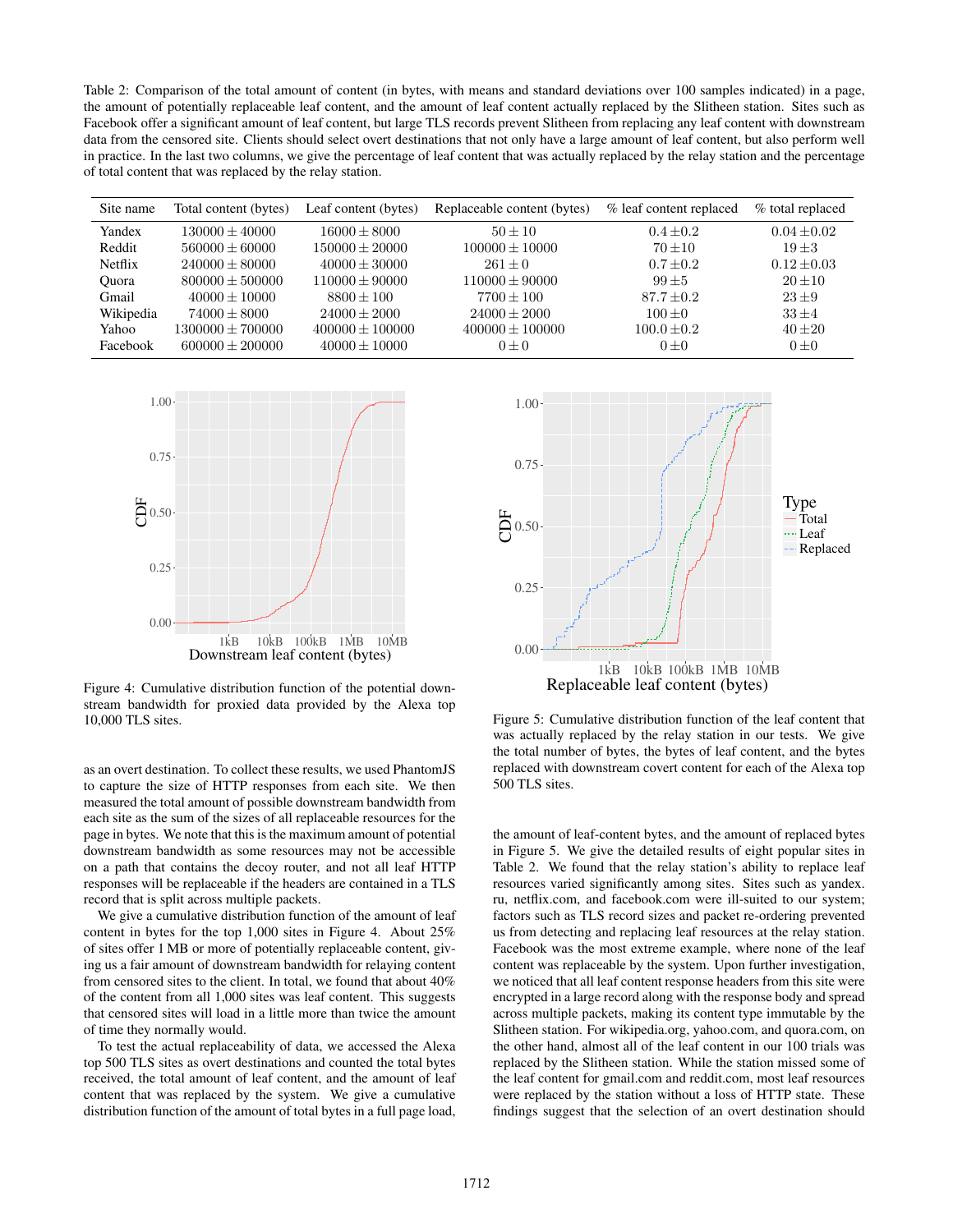

(c) Latency measurements for www.yahoo.com

Figure 6: Cumulative distribution functions of the page load time of three overt destinations as both a decoy access and a regular access. The CDF shows a minimal difference in the latency distributions of the two types of access, and a K-S test fails to find a difference in the latency distributions due to the Slitheen station replacement and processing.

depend on both the amount of leaf content on the site as well as the amount of replaceable content determined through use.

### 6.2 Latency Measurements

As mentioned in the previous section, Slitheen reduces latency from two sources. By queueing downstream data from the covert destination, Slitheen removes the latency that comes from fetching content from a possible distant censored site. We also minimize the latency introduced by the relay station itself by not waiting for data to be proxied to the covert destination, but rather queueing up previously collected proxy data for the client to be replaced as soon as incoming packets from the overt site arrive. Our results show that the encryption and replacement procedures do not add enough latency to identify the usage of Slitheen.

We measured the time it took to fully load the overt destination both as an overt site for tagged flows whose leaf resources were replaced with proxied data, and from a regular, untagged access. We tested three different overt destinations: www.wikipedia. org, gmail.com, and www.yahoo.com 100 times each and give the CDF of these load times in Figure 6. We performed a two-sided Kolmogorov-Smirnov test on the collected data in order to determine whether the relay station induced a different latency distribution for decoy accesses and measured a D-value of 0.11 and a p-value of 0.58 for www.wikipedia.org, a D-value of 0.12 and a  $p$ value of 0.47 for gmail.com, and a  $D$ -value of 0.07 and a  $p$ -value of 0.97 for www.yahoo.com. These results indicate that the K-S test fails to find any significant difference in the latency distributions of the overt destination between its use as a regular or an overt site in a decoy routing session.

#### 7. CONCLUSION

Slitheen is the first decoy routing system to provide a defense against latency analysis and website fingerprinting attacks. We mimic the packet sequence of a regular visit to the overt site by replacing the site's actual packets in response to valid resource requests with downstream data from the covert destination, forcing the covert datastream into the shape of the overt datastream. Slitheen eliminates latency from the censored site by building up a queue of downstream data and replacing the contents of TCP segments as soon as they arrive at the station. We also eliminate the censor's ability to use latencies or packet sequences to fingerprint the covert site accessed through the decoy routing system.

While our system does not support asymmetric flows and requires the in-line blocking of downstream data, we argue that taking the side of security in this trade-off is reasonable given the increased capabilities of technology available to participant ISPs. In return, Slitheen provides stronger defenses to known attacks than any previous decoy routing system.

# 8. REFERENCES

- [1] S. Aryan, H. Aryan, and J. A. Halderman. Internet censorship in Iran: A first look. In *3rd USENIX Workshop on Free and Open Communications on the Internet (FOCI)*, 2013.
- [2] M. Dewhirst. Censorship in Russia, 1991 and 2001. *The Journal of Communist Studies and Transition Politics*, 18(1):21–34, 2002.
- [3] R. Dingledine. Obfsproxy: The next step in the censorship arms race. https://blog.torproject.org/blog/ obfsproxy-next-step-censorship-arms-race, February 2012. [Online; accessed 29-February-2016].
- [4] R. Dingledine, N. Mathewson, and P. Syverson. Tor: The second-generation onion router. In *13th USENIX Security Symposium*, pages 303–320, 2004.